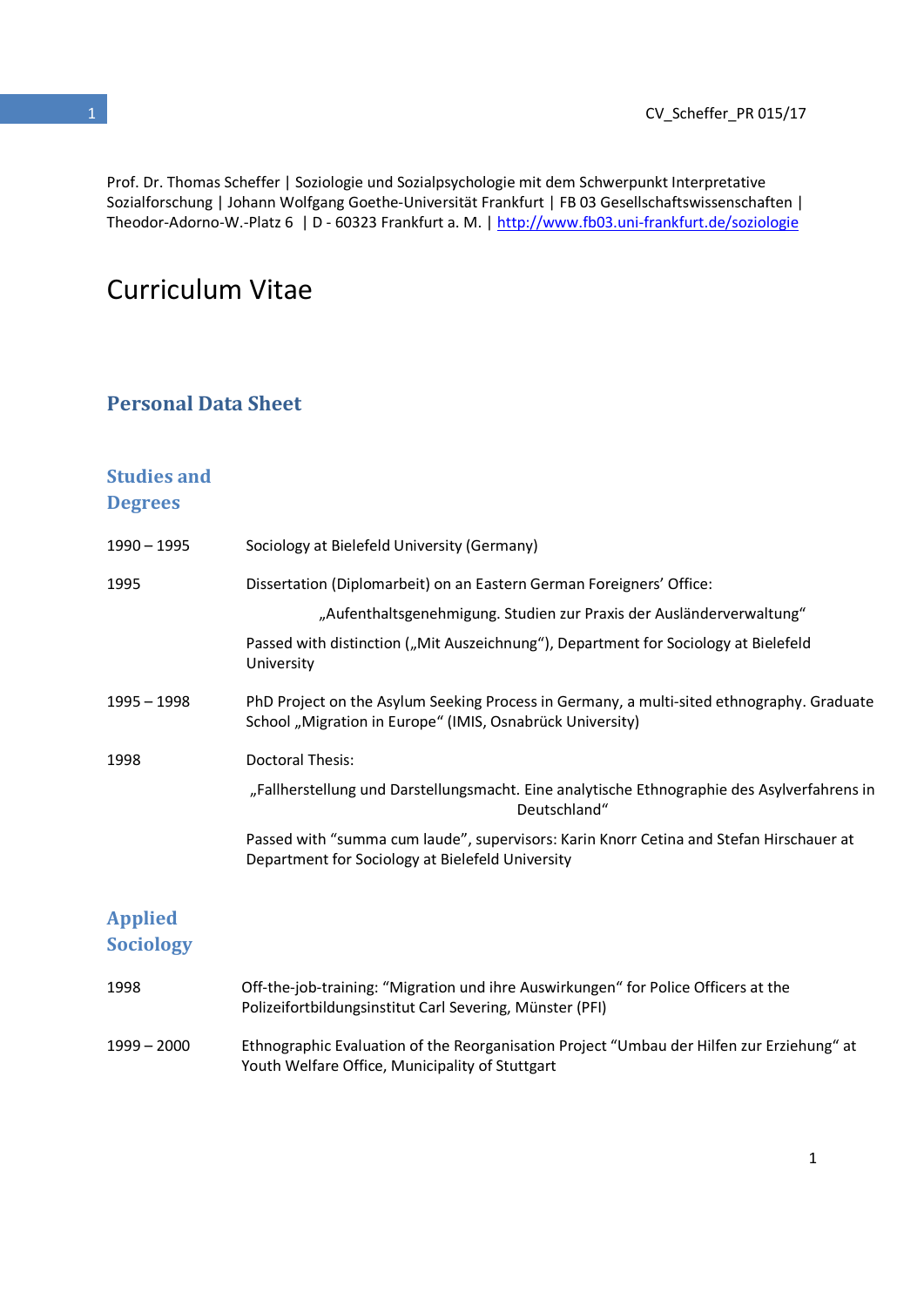# Postdoc-

Positions

| $1.01 - 12.02$   | Research Associate at the University of Lancaster, Department for Sociology, Centre for<br>Science Studies (UK)                                                                                                                                                                                                                                                                                                                                        |
|------------------|--------------------------------------------------------------------------------------------------------------------------------------------------------------------------------------------------------------------------------------------------------------------------------------------------------------------------------------------------------------------------------------------------------------------------------------------------------|
| $2.03 - 6.09$    | Research Director of the Emmy-Noether Group                                                                                                                                                                                                                                                                                                                                                                                                            |
|                  | "Comparative Micro-Sociology of Criminal Procedure"                                                                                                                                                                                                                                                                                                                                                                                                    |
|                  | at the Collaborative Research Unit "Performative Cultures" (SFB 447) at the FU Berlin                                                                                                                                                                                                                                                                                                                                                                  |
| $[10.08 - 2.09]$ | Fellow at the Centre for Interdisciplinary Research (ZiF), Bielefeld University (Research Group:<br>"Case as Focus of Professional Action")                                                                                                                                                                                                                                                                                                            |
| $7.09 - 12.10$   | Senior Research Fellow at the Institute for European Ethnology (IfEE), Humboldt University<br>Berlin (Heisenberg Scholarship/DFG)                                                                                                                                                                                                                                                                                                                      |
| 1.11-10.13       | Senior Research Fellow at the Institute for Social Science (ISW) at the Humboldt University<br>Berlin (Heisenberg Scholarship/DFG)                                                                                                                                                                                                                                                                                                                     |
| $[10.11 - 7.12]$ | Visiting professor (W3-Vertretungsprofessur) for "Sociology and Migration Studies"<br>("Allgemeine Soziologie und Interdisziplinäre Migrationsforschung") at the University of<br>Osnabrück, IMIS                                                                                                                                                                                                                                                      |
| $10.13 -$        | Full Professor (W3) for "Sociology and Social-Psychology with an emphasis on Interpretative<br>Social Research" ("Soziologie mit dem Schwerpunkt Interpretative Sozialforschung") at the<br>Goethe-University Frankfurt, Department for Social Science, http://www.fb03.uni-<br>frankfurt.de/43944511/home                                                                                                                                             |
|                  | Functions in Self-Administration (GUF): Stellvertretender Direktor des Instituts für Soziologie;<br>Mitglied des Fachbereichsrats Gesellschaftswissenschaften; Mitglied des<br>Direktoriums/Direktor Lehre, Institut für Soziologie; Mitglied des Direktoriums/Direktor<br>Forschung, Institut für Soziologie; Vorsitzender der AG Akkreditierung BA & MA Soziologie;<br>Sprecher der Abteilung Wissen, Technologie, Natur am Institut für Soziologie. |
| $4.19 -$         | Geschäftsführender Direktor des Instituts für Soziologie                                                                                                                                                                                                                                                                                                                                                                                               |
| <b>Grants</b>    |                                                                                                                                                                                                                                                                                                                                                                                                                                                        |
| 1995-1998        | Grant by the Graduate College "Migration in Europe " at the Institute for Migration and<br>Intercultural Studies (IMIS), University of Osnabrück (Germany)                                                                                                                                                                                                                                                                                             |
| 2001             | Emmy-Noether Grant by the German Research Association (DFG)                                                                                                                                                                                                                                                                                                                                                                                            |

2007 One Year Extension of the Emmy-Noether Grant by the German Research Association (DFG)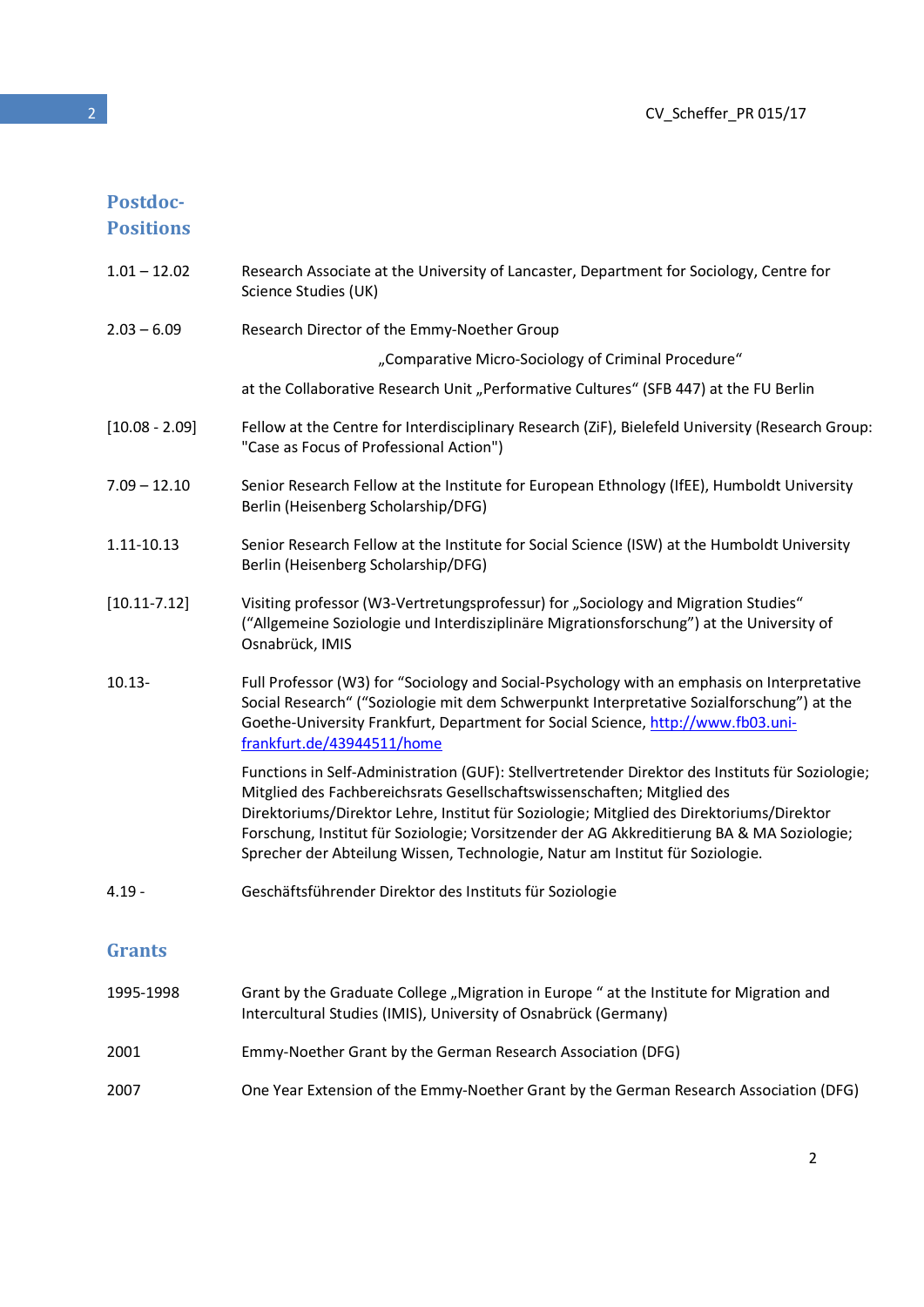### Research Funding

| 2012-2016 | "Concepts for the Development of Intelligence, Security and Prevention" Practice Research on<br>police-prevention work. (In collaboration with the Centre Marc Bloch) BMBF (ca. 850.000 €),<br>http://codisp.de/                                                            |
|-----------|-----------------------------------------------------------------------------------------------------------------------------------------------------------------------------------------------------------------------------------------------------------------------------|
| 2012-2014 | "The mediatized fabrication of political positions. An Ethnography of MPs offices in the<br>German Bundestag." - Research Network Mediatized Worlds (University of Bremen), funded<br>by DFG (ca. 250.000 €)                                                                |
| 2012-2013 | "Cultures of War Discourse"/CuWaDis-network with researchers from UK (Liverpool,<br>Manchester, Israel (Haifa, Tel Aviv), GER (Frankfurt a.M.) - conference and travel costs<br>sponsored by German Peace Research Foundation (ca. 12.000 €)                                |
| 2014-2016 | "The mediatized fabrication of political positions" Research Network Mediatized Worlds<br>(University of Bremen) - extension by DFG until 2016 (ca. 250.000 $\epsilon$ ),<br>http://mediatisiertewelten.de/projekte/3-foerderphase-2014-2016/politische-<br>positionen.html |
| 2016-2018 | Host of Dutch post-doc researcher Victor Toom; project on "Technolegal Realities of<br>Genocide", Marie Curie scholarship/ERC-grant (ca. 50.000 €)                                                                                                                          |

### Academic Memberships

| 2007      | Member of the Research Network "Discourse Analysis" funded by DFG                                                                                                      |
|-----------|------------------------------------------------------------------------------------------------------------------------------------------------------------------------|
| 2007-2008 | Program Committee for the 1 <sup>st</sup> German-Speaking Law & Society Conference at the Law<br>Department/HU Berlin                                                  |
| 2008-2014 | Spokesperson of the Board (Sektionssprecher), Section "Sociology of Law" (DGS)                                                                                         |
| 2008-     | International Advisory Board for the British Journal of Criminology                                                                                                    |
| 2010-     | International Advisory Board for the European Journal Behemoth. A Journal on Civilisation                                                                              |
| 2011-     | Editorial Board of "Soziale Interaktion" (VS-Verlag)                                                                                                                   |
| 2014-     | Editorial Board, Frankfurter Beiträge zur Soziologie und Sozialpsychologie (Springer)                                                                                  |
| 2016-     | Spokesperson of the Board (Sektionssprecher), Section "Qualitative Methods of Social<br>Research" (DGS), http://www.soziologie.de/de/sektionen/sektionen/methoden-der- |